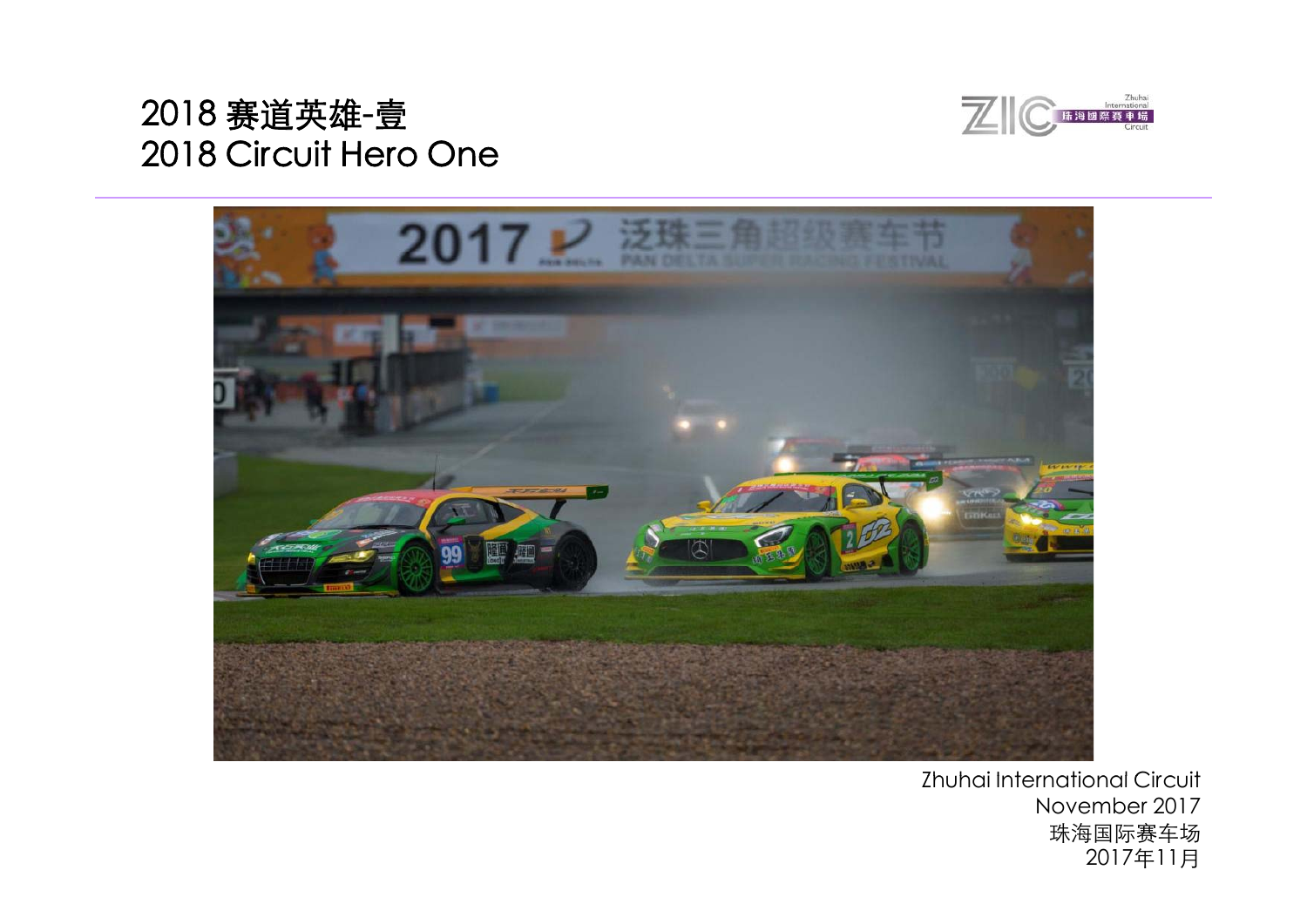

## 赛事日期 EVENT CALENDAR

## 3月15-18日 泛珠三角超级赛车节 - 春季赛

 $\bullet$ March 15-18, Pan Delta Super Racing Festival - Spring

6月14-17日 泛珠三角超级赛车节 – 夏季赛

•June 14-17, Pan Delta Super Racing Festival - Summer

9月13-16日 泛珠三角超级赛车节 – 秋季赛

•September 13-16, Pan Delta Super Racing Festival - Autumn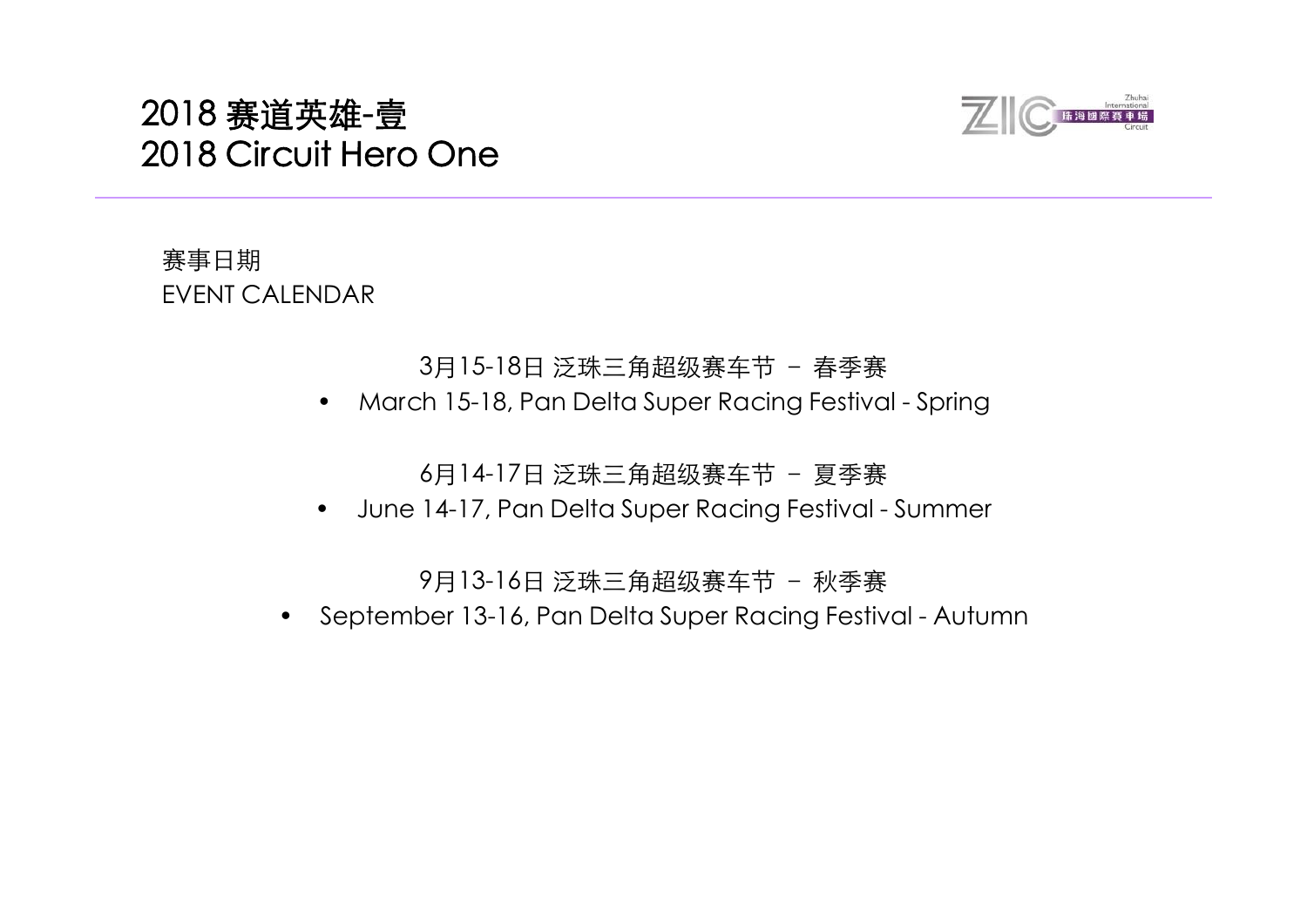## 参赛者及车手报名资格 ELIGIBLE COMPETITORS AND DRIVERS

## 参赛者

#### **Competitors**

- •车手可以以个人名义报名参赛,同时亦接受持有由监管机构发出的有效参赛执照的车队报名。
- • Entries can be submitted by Driver as Competitor. Commercial Competitors that holding a current and valid "Competitor Licence" issued by their ASN(s) will also be accepted.

## 车手

#### **Drivers**

- •中国内地车手须持有中国汽车摩托车运动联合会颁发的当年有效的场地汽车比赛执照。
- •Mainland China drivers must hold a current and valid circuit competition licence issued by CAMF.
- • 所有国际车手,包括中国香港、中国澳门及中国台北车手须持有由监管机构所发出的当年度有效的国际C级或以上 比赛执照及参赛同意函。
- • All International Drivers including drivers from Hong Kong China, Macau China and Chinese Taipei must hold a current and valid International C grade or higher COMPETITION LICENCE and VISA authorizations issued by their ASN(s).
- •车手参赛时必须同时出示当年有效的医疗卡或医生证明。
- • A driver must also be in possession of a current medical certificate of aptitude, either included on the competition license or on an attached document.
- •在2017或2018年度参加中国房车锦标赛的车手将不接受报名。
- •Drivers in 2017 or 2018 China Touring Car Championship will not be accepted.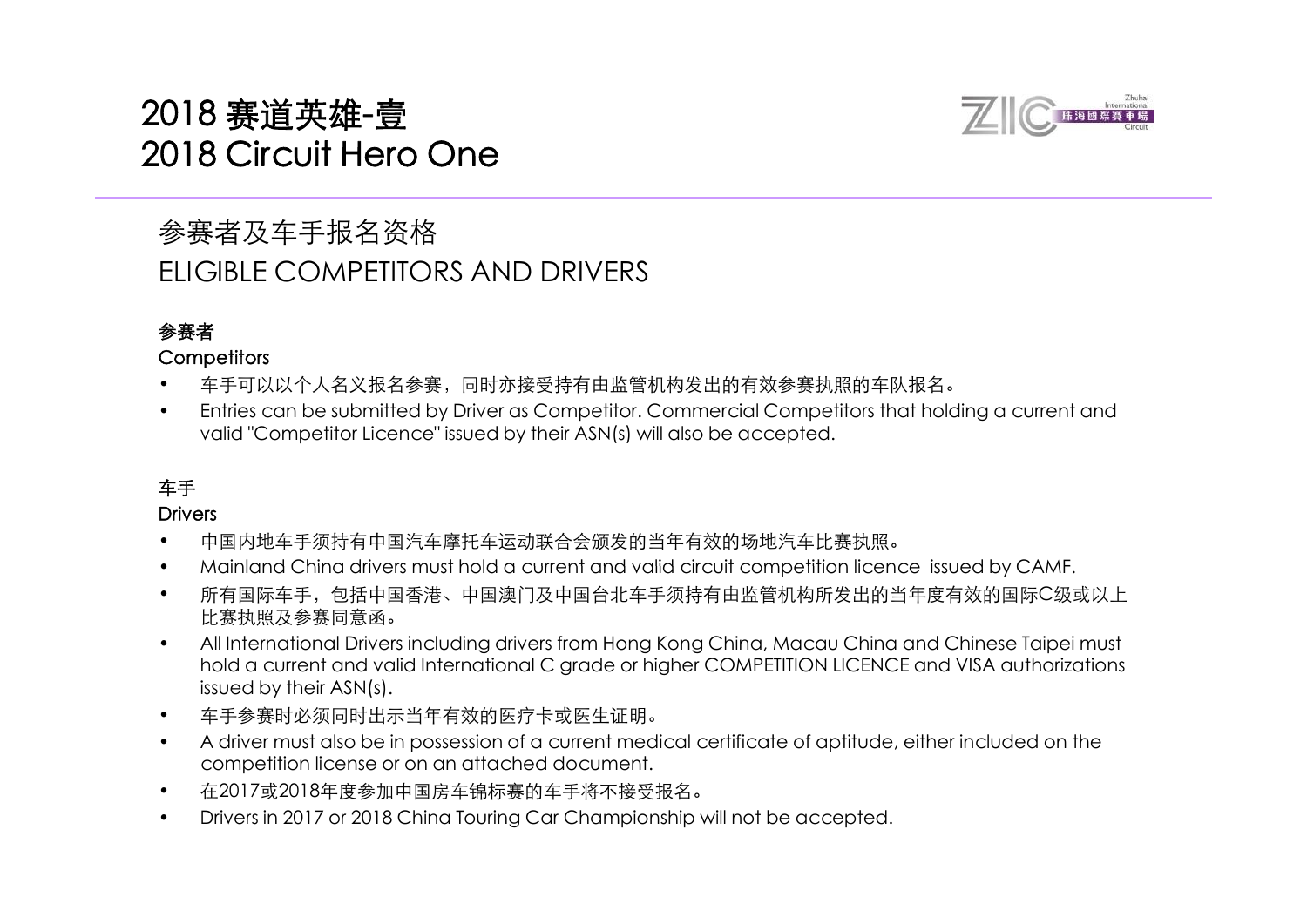

## 组别设置 CATERGORY:

- A 组: 3000cc-5000cc
- **≻ B组: 1800cc turbo or 2000cc turbo engine, Two-wheel drive / 排量为1800cc或** 2000cc的涡轮增压发动机,二轮驱动
- ▶ C组: GT3 cars approved by Organizer/经赛事组织者认可接受的GT3赛车
- ▶ D组: GT and Supercars as classified by Organizer/ 经赛事组织者界定的GT或超级跑车
- **► E组: GT4 racecars as classified by Organizer or Supercars with a maximum 4000cc** natural aspirated engine / 经赛事组织者界定的GT4赛车或4000cc以下排量的自然吸气 发动机的超级跑车

\*Turbo or supercharged petrol engines will be multiplied by 1.7. \*涡轮/机械加压发动机将以基本排量将x1.7倍计算。

The following car models are not accepted: 以下车型不获接受参赛:

- • Honda DC5, EP3, EG, EK, EF, Fit 本田-DC5、EP3、EG、EK、EF、飞度等车型<br>• Toveta VIOS、Suzuki Swift / 铃木雨英 キロ
- Toyota VIOS, Suzuki Swift / 铃木雨燕、丰田威姿
- •TTX, Caterham, Assembled frame cars / TTX、卡特汉姆Caterham、拼装钢架车

\*具体内容请参照2018年赛道英雄比赛规则 具体内容请参照2018年赛道英雄比赛规则\*Details can be refer to 2018 Circuit Hero Sporting Regulations.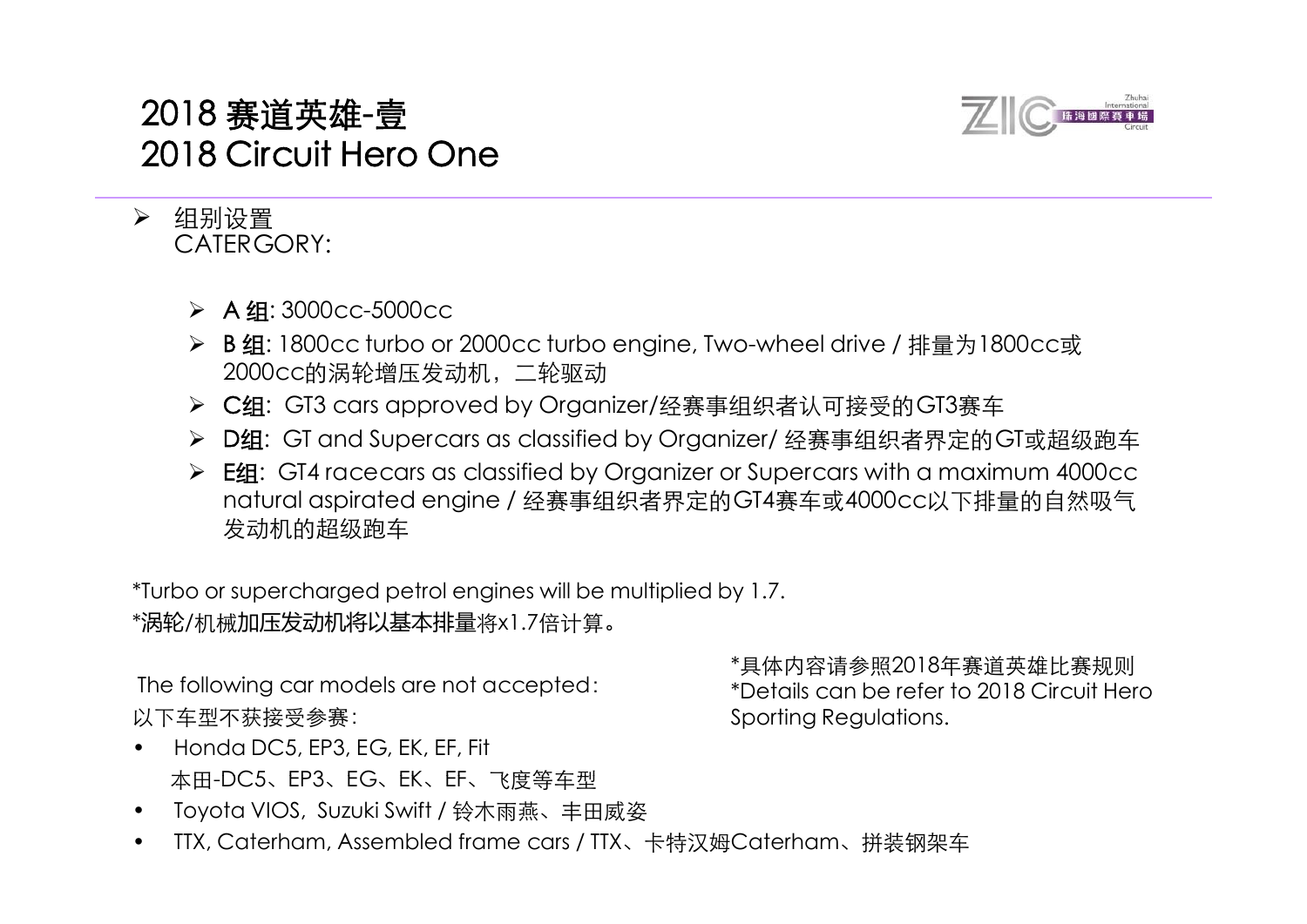

## > 赛程: SESSIONS

- > 1x Free Practice (30mins)
- > 1x Qualifying (20mins)
- 2x Races (10 laps & 15 laps) 2回合比赛 (10圈及15圈)
- $\blacktriangleright$ 1次自由练习 (30分钟)
- $\blacktriangleright$ 1次排位赛(20分钟)
- 

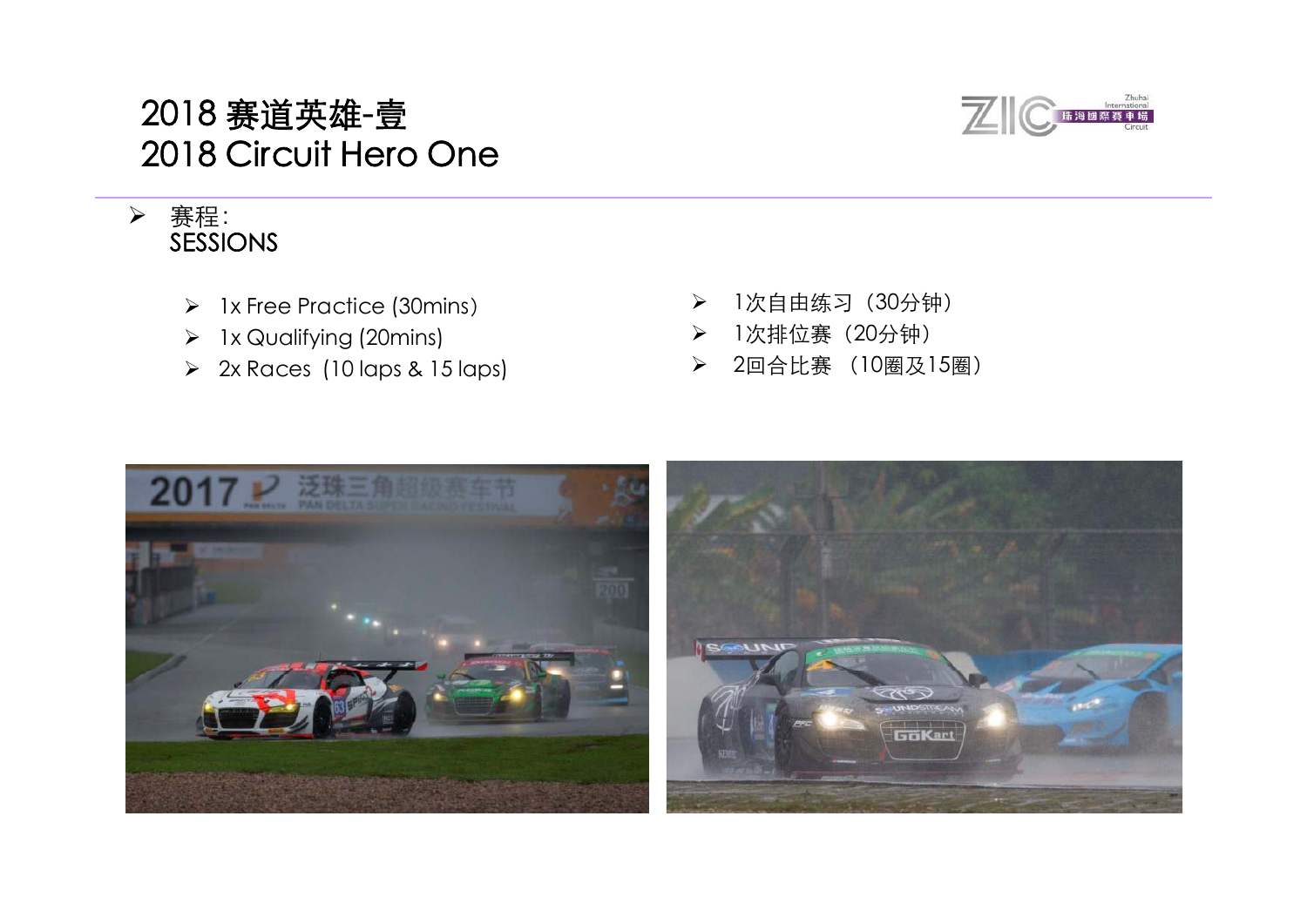## 报名流程及報名費用: APPLICATION PROCEDURES AND ENTRY FEES :

参赛申请需在2018年1月1日至26日向赛事组织者提交。审核通过后,参赛者将收到赛事组织者发送的确认邮件。获得确 认的参赛者需在规定的时间内填写官方报名表并交纳相应的报名费。

Application must be submitted to the Organizer for review between 1st – 26th January 2018. Once the application is accepted, Competitors will receive a confirmation email from the Organizer. The Competitor then have to submit the Official Entry form together with the Entry Fee as listed below.

## 报名费: ENTRY FEE:

One event (单场): RMB6,500 Full Season(全年): RMB16,000

其他: OTHER:

车队嘉宾证 Team Guest Passes 证件的购买及使用请参看赛事证件管理的相关事宜。 The terms of purchase and usage, please refers to management rule of race passes.



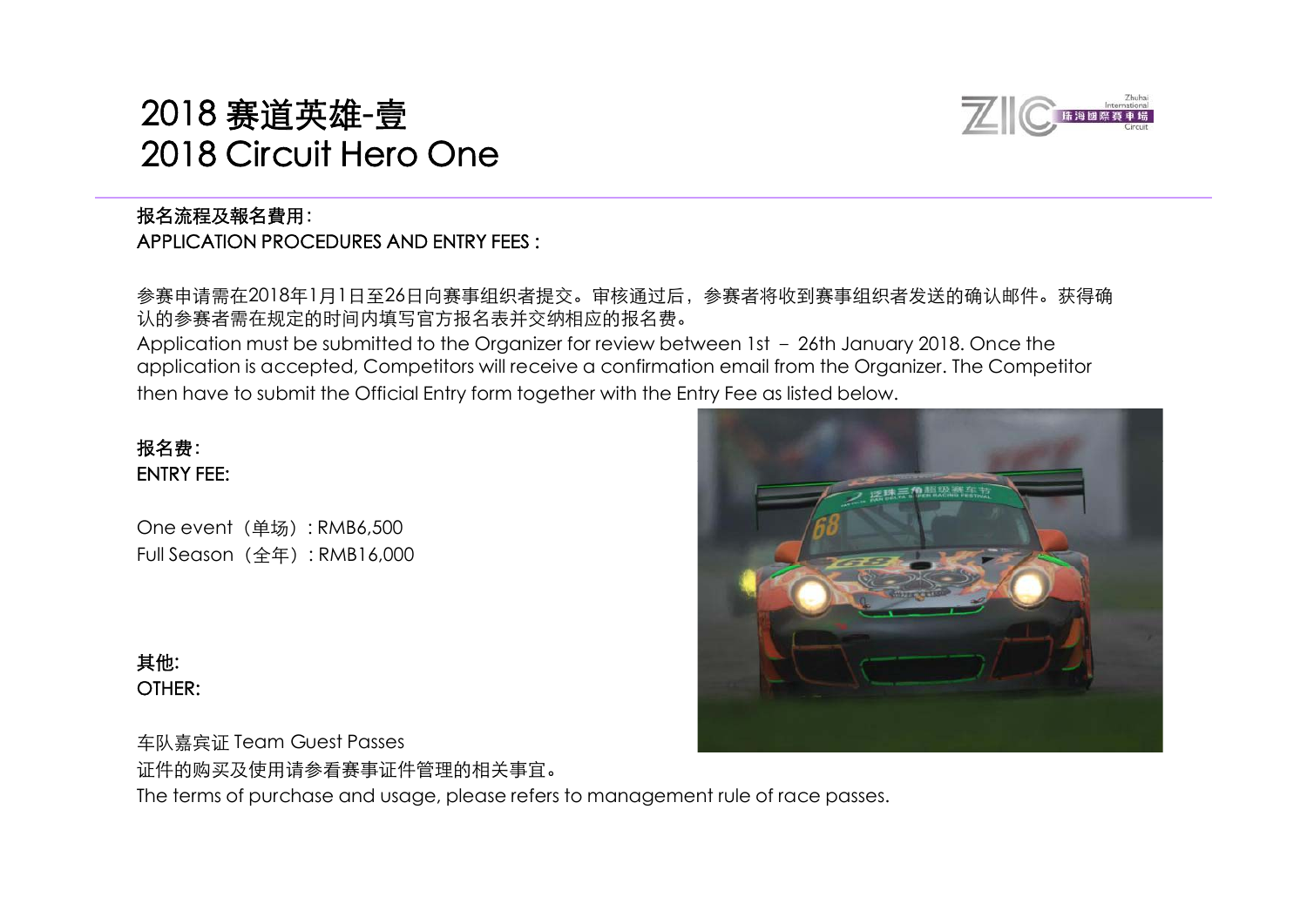



## 2018 车队商业推广合作套餐

| 3万 (单场)                          | 5万(单场)                                 | 10万 (单场)                         | 20万 (单场)                               |
|----------------------------------|----------------------------------------|----------------------------------|----------------------------------------|
| Pit房 (1间)<br>使用时间:<br>赛事周(周二至周日) | <b>Pit房(1间)</b><br>使用时间:<br>赛事周(周二至周日) | Pit房 (1间)<br>使用时间:<br>赛事周(周二至周日) | <b>Pit房(1间)</b><br>使用时间:<br>赛事周(周二至周日) |
| 模特手环2条                           | 模特手环4条                                 | 模特手环4条                           | 模特手环4条                                 |
| 车队名称注册                           | 车队名称注册                                 | 车队名称注册                           | 车队名称注册                                 |
| 赛事年鉴1页                           | 赛事年鉴1页                                 | 赛事年鉴2页                           | 赛事年鉴2页                                 |
| 车队宣传<br>(ZIC微信公众平台及相关网站报导)       | 车队宣传<br>(ZIC微信公众平台及相关网站报导)             | 车队宣传<br>(ZIC微信公众平台及相关网站报导)       | 车队宣传<br>(ZIC微信公众平台及相关网站报导)             |
|                                  | 车队嘉宾证4张                                | 车队嘉宾证4张                          | 车队嘉宾证6张                                |
|                                  | 普通嘉宾证4张                                | 普通嘉宾证6张                          | 普通嘉宾证10张                               |
|                                  | 车队摄影证2张                                | 车队摄影证2张                          | 车队摄影证2张                                |
|                                  | 直道铁丝网广告1条<br>(10x1.3m)                 | 直道铁丝网广告1条<br>(10x1.3m)           | 直道铁丝网广告2条<br>(10x1.3m)                 |
|                                  |                                        | VIP品牌桌一围,<br>人证10张,车证5张          | VIP房一间,<br>人证35张,车证15张                 |
|                                  |                                        | 赛道弯位广告位<br>(位置赛会指定安排)            | 赛道弯位广告位<br>(位置赛会指定安排)                  |
|                                  |                                        | 看台扶手栏广告1条<br>(10x0.9m)           | 看台扶手栏广告1条<br>(10x0.9m)                 |
|                                  |                                        | 赛事访问                             | 赛事访问                                   |
|                                  |                                        | 车队赛道拍照时段                         | 车队赛道拍照时段                               |
|                                  |                                        |                                  | 商业区展位1个<br>(不多于50m <sup>2</sup> )      |

作联系: 周强 0756-3621447 1370276717